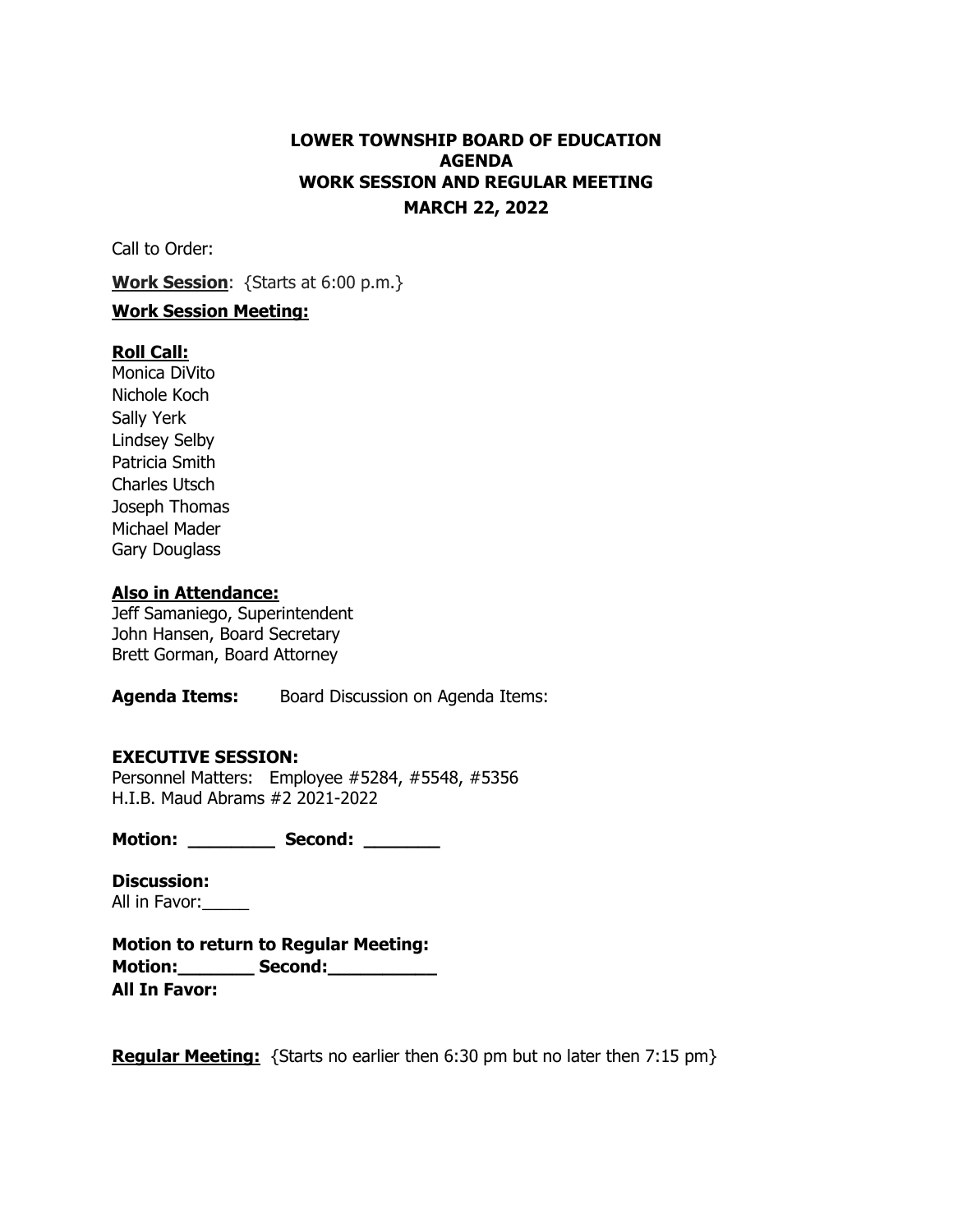**Roll Call:** Monica DiVito Nichole Koch Sally Yerk Lindsey Selby Patricia Smith Charles Utsch Joseph Thomas Michael Mader Gary Douglass

# **Also in Attendance:**

Jeff Samaniego, Superintendent John Hansen, Board Secretary Brett Gorman, Board Attorney

# **Salute to the Flag.**

### **Statement:**

Notice of this meeting of the Lower Township Board of Education, listing the Agenda as known, was duly sent to the Cape May County Herald - Times Newspaper, The Press of Atlantic City, posted at the Municipal Building, and a copy thereof delivered to the Township Clerk; in accordance with the Open Public Meetings Act.

# **Vision Statement:**

Every Student, Every Day, Learning, Teaching, Exploring, Succeeding.

# **2019-2022 Board Goal:**

Expand the knowledge and understanding of Board of Education Policies and its relationships to the effective management of this school district.

# **2021-2023 Board Goal:**

#### **GOAL:**

The Lower Township Board of Education is committed to ensuring that we are providing a safe and supportive environment for our students as well as staff members. We recognize that a healthy workplace environment can have a positive impact on school district programs, ultimately having a positive impact on student achievement.

# **This meeting will be conducted in accordance with:**

District Policy: #0164 Conduct of Board Meetings District Policy: #0167 Public Participation in Board Meetings

# **1} REPORTS:**

- **A}** Board President:
- **B}** Superintendent:
- **C}** School Business Administrator: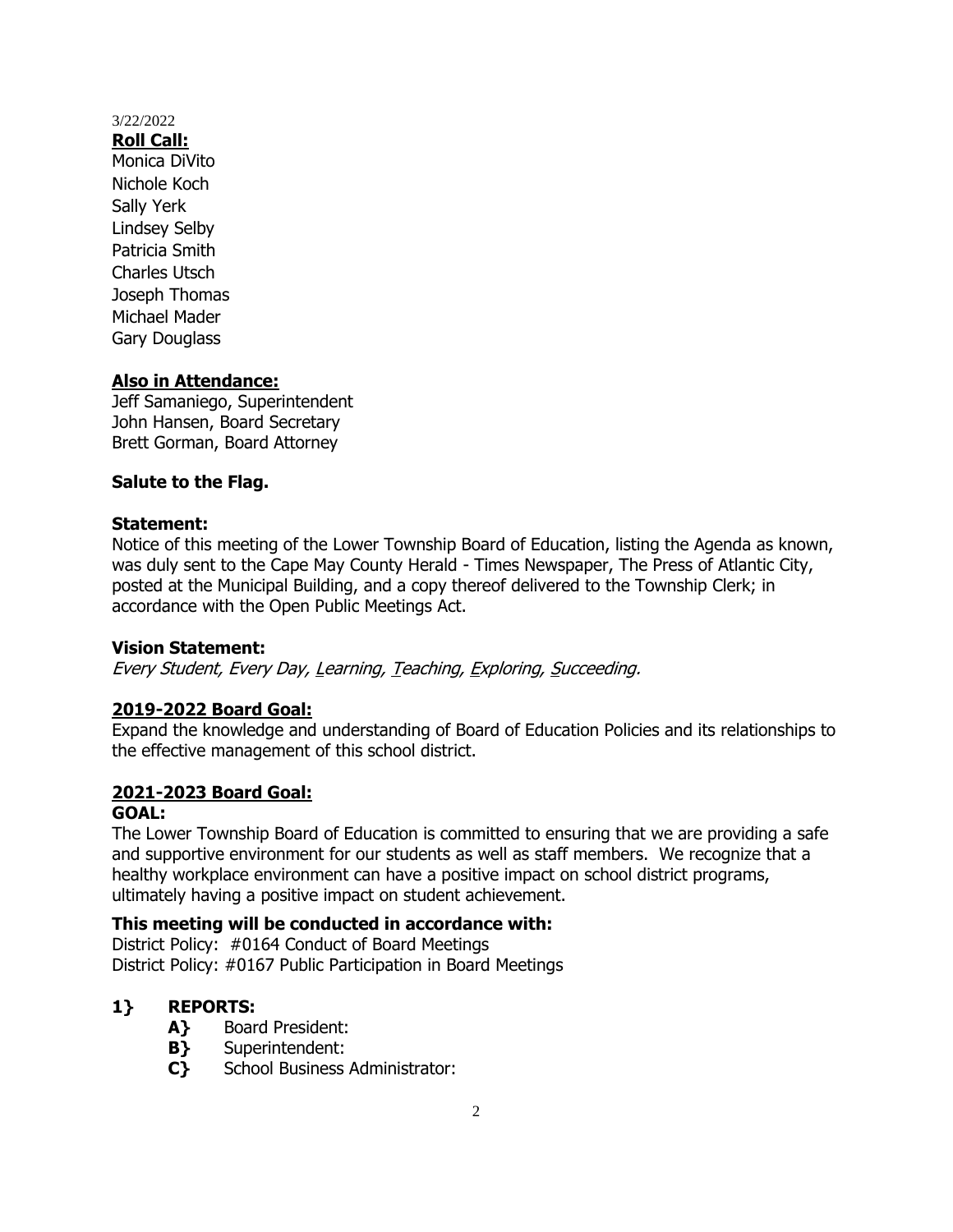# **2} APPROVAL OF MINUTES:**

February 22, 2022 Regular Meeting & Executive Meeting

**Motion: \_\_\_\_\_\_\_\_ Second: \_\_\_\_\_\_\_ Discussion:**

# **Vote:**

Monica DiVito Nichole Koch Sally Yerk Lindsey Selby Patricia Smith Charles Utsch Joseph Thomas Michael Mader Gary Douglass

# **3} CONSENT AGENDA:**

# **OPEN MEETING TO THE PUBLIC TO SPEAK ON CONSENT ITEMS ONLY:**

**PLEASE NOTE:** Each speaker shall identify him/herself by giving their name and address and will be allowed to speak once for a period not to exceed four minutes. The public comment portion of all Board Meetings shall not exceed forty minutes in total. Prior to the roll call vote, any member of the board may ask for discussion on any of the items within the block.

# **R. Routine Matters**

# **R-1 Approval of Financial Statements:**

Secretary's and custodian's reports for **February 28, 2022**, which are in agreement as certified by the Board Secretary, that no budgetary account has been over expended, in violation of NJAC 6:20-2.12 (a), (d).

- **R-2 Approval of Transfers: February 22, 2022—March 22, 2022**{Backup R-2}
- **R-3 Approval of Bill List: February 22, 2022—March 22, 2022** {Backup R-3}
- **R-4 Approval of Cafeteria Report: February 2022** {Backup R-4}
- **R-5 Approval of Travel: None**

# **P. Personnel:**

**1.** On the recommendation of the Superintendent, that the following substitute be approved for the 2021-2022 school year, pending receipt of required documentation: (Backup P-1)

### **SUBSTITUTES AVAILABLE TO WORK SUBSTITUTE TEACHER**

Linda McGinley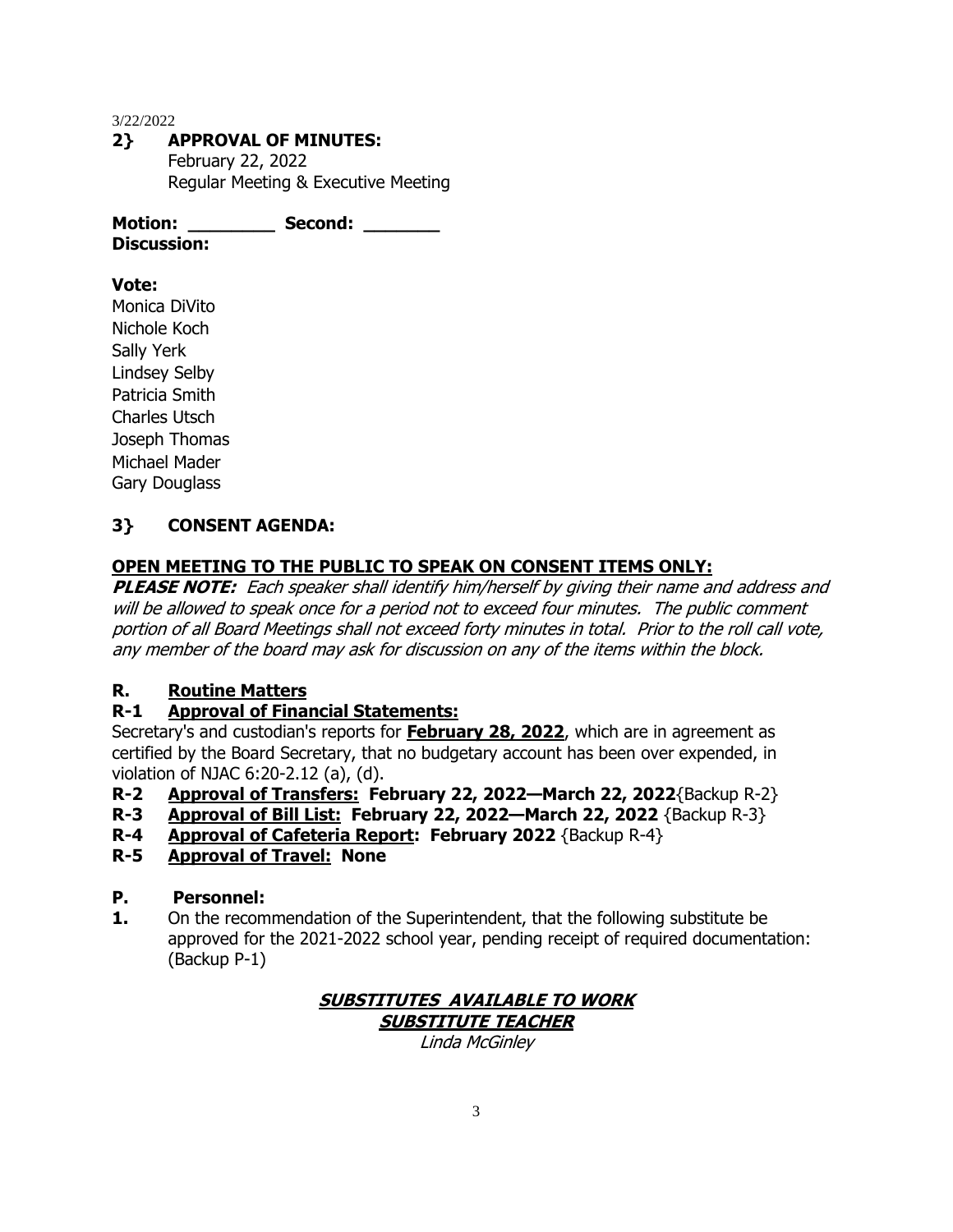# **SUBSTITUTE BUS AIDE**

Alijah Broadnax

#### **SUBSTITUTES NEEDING MORE DOCUMENTATION SUBSTITUTE BUS DRIVER**

Jenna Monaghan

**2.** On the recommendation of the Superintendent, that the Lower Township Board of Education approve the following for Family Medical Leave of Absence:

| <b>EMPLOYEE #</b> | <b>POSITION</b> | <b>EFFECTIVE DATES</b> |
|-------------------|-----------------|------------------------|
| #4122             | Teacher         | 9/6/22 to 12/22/22     |

- **3.** On the recommendation of the Superintendent, that the Lower Township Board of Education accept, with regret, the resignation of employee #5618, daily/part-time food service aide, effective June 17, 2022.
- **4.** On the recommendation of the Superintendent, that the Lower Township Board of Education accept, with regret, the retirement of Donna Gittings, Instructional Aide at the Maud Abrams School, effective July 1, 2022. (Backup P-4)
- **5.** On the recommendation of the Superintendent, that the Lower Township Board of Education accept, with regret, the retirement of Barbara Hart,  $5<sup>th</sup>$  Grade Teacher at the Sandman Consolidated School, effective October 1, 2022. (Backup P-5)
- **6.** On the recommendation of the Superintendent, that the Lower Township Board of Education approve Devon Blackley as temporary Physical Education Teacher at the Carl T. Mitnick School, effective April 25, 2022 to June 17, 2022. (Backup P-6)
- **7.** On the recommendation of the Superintendent, that the Lower Township Board of Education accept, with regret, the retirement of John Hansen, Business Administrator, in the district, effective June 30, 2022. (Backup P-7)
- **8.** On the recommendation of the Superintendent, that the Lower Township Board of Education approve the transfer of Joseph Bridgeman,  $4<sup>th</sup>$  Grade Teacher at the Maud Abrams School, to STEM Teacher at the Maud Abrams School, effective September 1, 2022.

# **H. Harassment, Intimidation & Bullying:**

**1.** The Board affirms the actions taken by the Superintendent and the School Safety Teams, for H.I.B. #1 – Sandman 2021-2022.

# **L. Legislative and Internal Policies:**

**1.** On the recommendation of the Superintendent, that the Lower Township Board of Education approve the second reading for the following revisions to existing or new Policies and Regulations: (Backup L-1)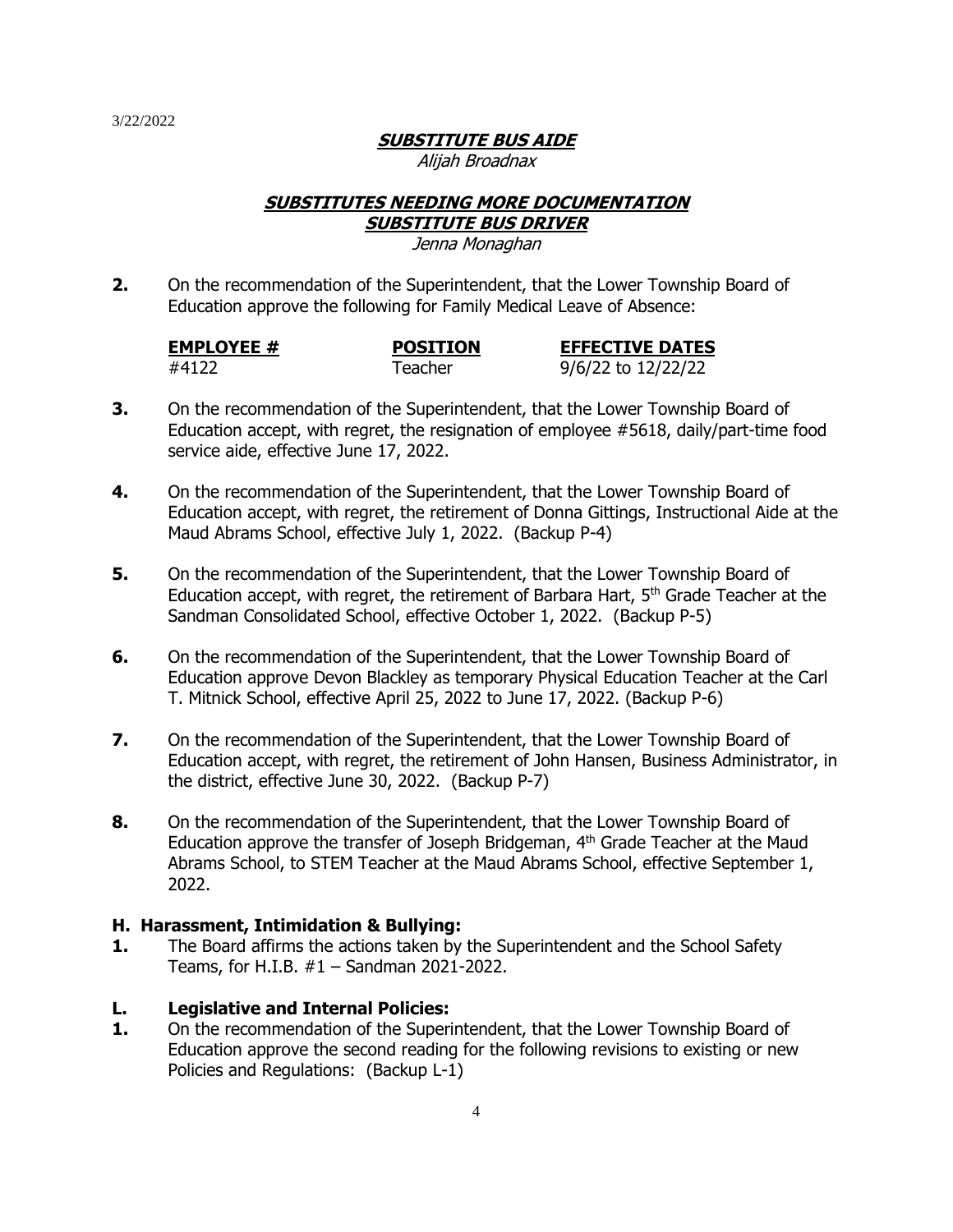| <b>NUMBER TYPE</b> |        | TITLE                                                 |
|--------------------|--------|-------------------------------------------------------|
| 3421.13            | Policy | <b>Teacher Staff Members Postnatal Accommodations</b> |
| 4421.13            | Policy | <b>Support Staff Members Postnatal Accommodations</b> |

**2.** On the recommendation of the Superintendent, that the Lower Township Board of Education approve the first reading for the following revisions to existing or new Policies and Regulations: (Backup L-2)

| <b>NUMBER</b> | <b>TYPE</b> | <b>TITLE</b>                                          |
|---------------|-------------|-------------------------------------------------------|
| 2415.05       | Policy      | Student Surveys, Analysis, Evaluations, Examinations, |
|               |             | Testing, or Treatment                                 |
| 2622          | Policy      | <b>Student Assessment</b>                             |
| 2622          | Regulation  | <b>Student Assessment</b>                             |
| 3233          | Policy      | <b>Political Activities</b>                           |
| 7540          | Policy      | Joint Use of Facilities                               |
| 8465          | Policy/     | <b>Bias Crimes and Bias-Related Acts</b>              |
|               | Regulation  |                                                       |
| <i>9560</i>   | Policy      | <b>Administration of School Surveys</b>               |
| 1648.11       | Policy      | The Road Forward COVID-19 - Health and Safety         |

# **E. Education:**

**1.** On the recommendation of the Superintendent, that the Lower Township Board of Education approve the following placement for the 2021-2022 school year: (Backup E-1)

**Case #4917-A:** A 9 year old, 4<sup>th</sup> grade special education student awaiting placement at Cape May County Special Services School District, Ocean Academy.

# **F. Finance and Insurance:**

The following items are believed to be items of a routine nature and will be moved as a block of action items. Prior to the roll call vote, any member may ask for discussion on any of the items without the block.

# **Regular Business:**

**1.** On the recommendation of the Superintendent, that the following Resolution be approved: (Backup F-1)

**BE IT FURTHER RESOLVED,** to approve the submittal of the **2022-2023 Lower Township Elementary School Budget** to the Executive County Superintendent and establish April 26, 2022, as the date for public hearing:

|                             |              | <b>Local Tax Levy</b> |
|-----------------------------|--------------|-----------------------|
| <b>General Fund</b>         | \$25,859,748 | \$18,736,395          |
| <b>Special Revenue Fund</b> | \$4,608,555  |                       |
| <b>Debt Service Fund</b>    | 838,813      | 547,756               |
| <b>Total Budget</b>         | \$31,307,116 | \$19,284,151          |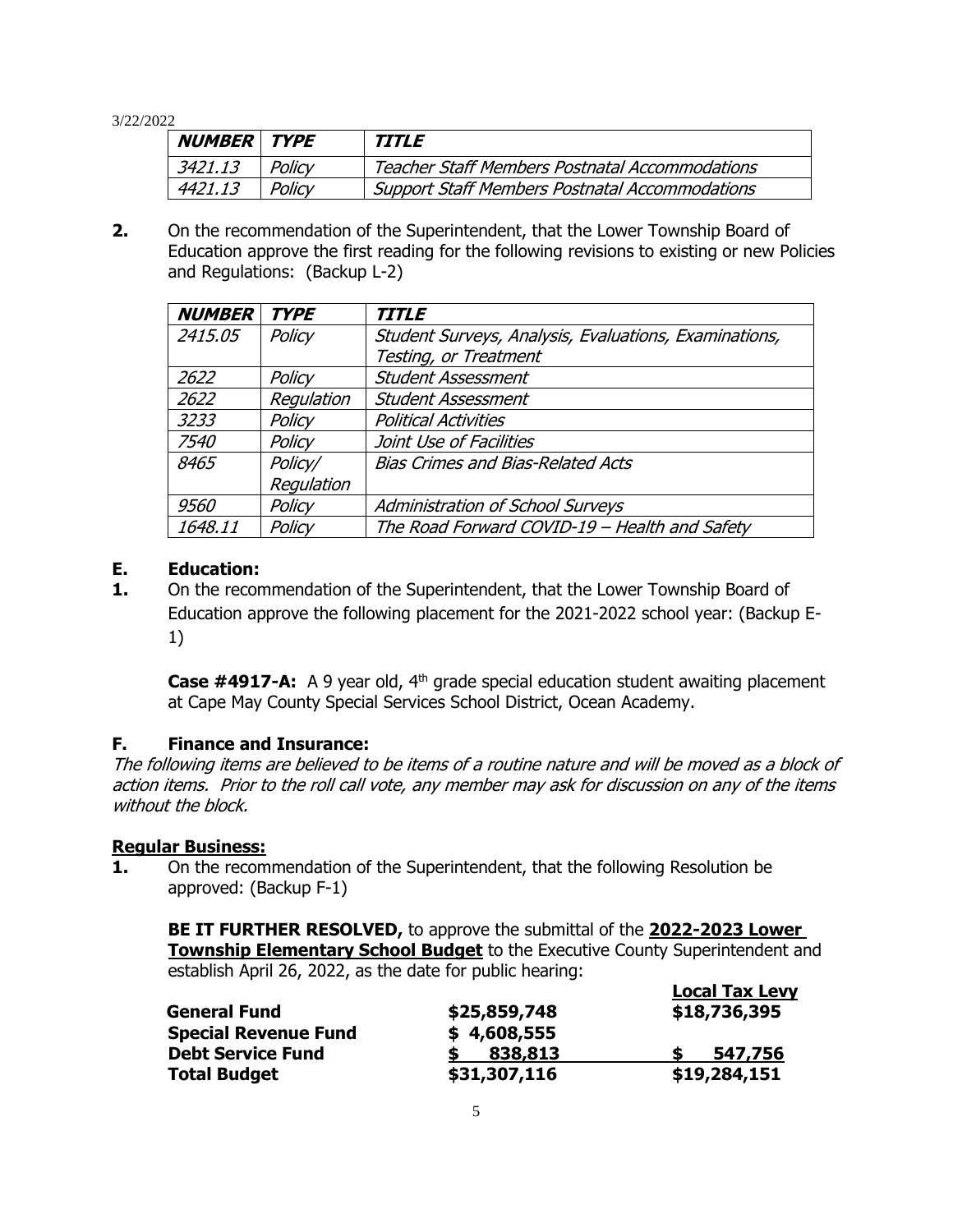**BE IT FURTHER RESOLVED,** to acknowledge that the 2022-2023 School Budget, as described above, results in a General Fund Tax Levy of **\$18,736,395**;

**BE IT FURTHER RESOLVED,** that the district establish a maximum of \$17,000 in the 2022-2023 school year for travel related expenditures.

**BE IT FURTHER RESOLVED,** that the district approves the withdrawal of \$300,000 from Maintenance Reserve per NJAC 6A:23A-14.2 (d).

**BE IT FURTHER RESOLVED,** that the district approves the withdrawal of \$100,000 from Emergency Reserve per NJAC 6A:23A-14.4 (d).

**BE IT FURTHER RESOLVED,** that the district approves the withdrawal of \$25,000 from Capital Reserve per NJAC 6A:23A-14.1 (d).

**BE IT FURTHER RESOLVED,** that the district approves the withdrawal of \$166,112 from the debt service fund to reduce the interest payment of the April 1, 2016 \$5,121,000 debt issue.

- **2.** On the recommendation of the School Business Administrator, that the Lower Township Board of Education confirms the award of a Contract to Turn-Key Technologies for Aruba Network switching per Form 470 #220013797 Proposal – E-RATE Funded. (Backup F-2)
- **3.** On the recommendation of the School Business Administrator, that the Lower Township Board of Education approves a Tuition Contract between the Lower Township Board of Education and Cape May City Board of Education for student #18370. (Backup F-3)
- **4.** On the recommendation of the School Business Administrator, that the Lower Township Board of Education approve a Tuition Contract between the Lower Township Board of Education and Cape May County Special Services School District for the 2022-2023 school year. (Backup F-4)
- **5.** On the recommendation of the School Business Administrator, that the Lower Township Board of Education approves the awarding of the Roofing Contract to Patriot Roofing, Inc., for the Memorial School roof as follows:

| Base Bid     | \$1,703,980 |
|--------------|-------------|
| Alternate #1 | \$178,000   |

Including any allowances and unit prices as per the bid documents and submittal Note: Stabilization Funds will be used for this project. (Backup F-5)

**6.** On the recommendation of the School Business Administrator, that the Lower Township Board of Education authorizing the issuance and sale of school bonds in the aggregate principal amount of up to \$15,625,000; making certain covenants to maintain the exemption of interest on said bonds from federal income taxation; and authorizing such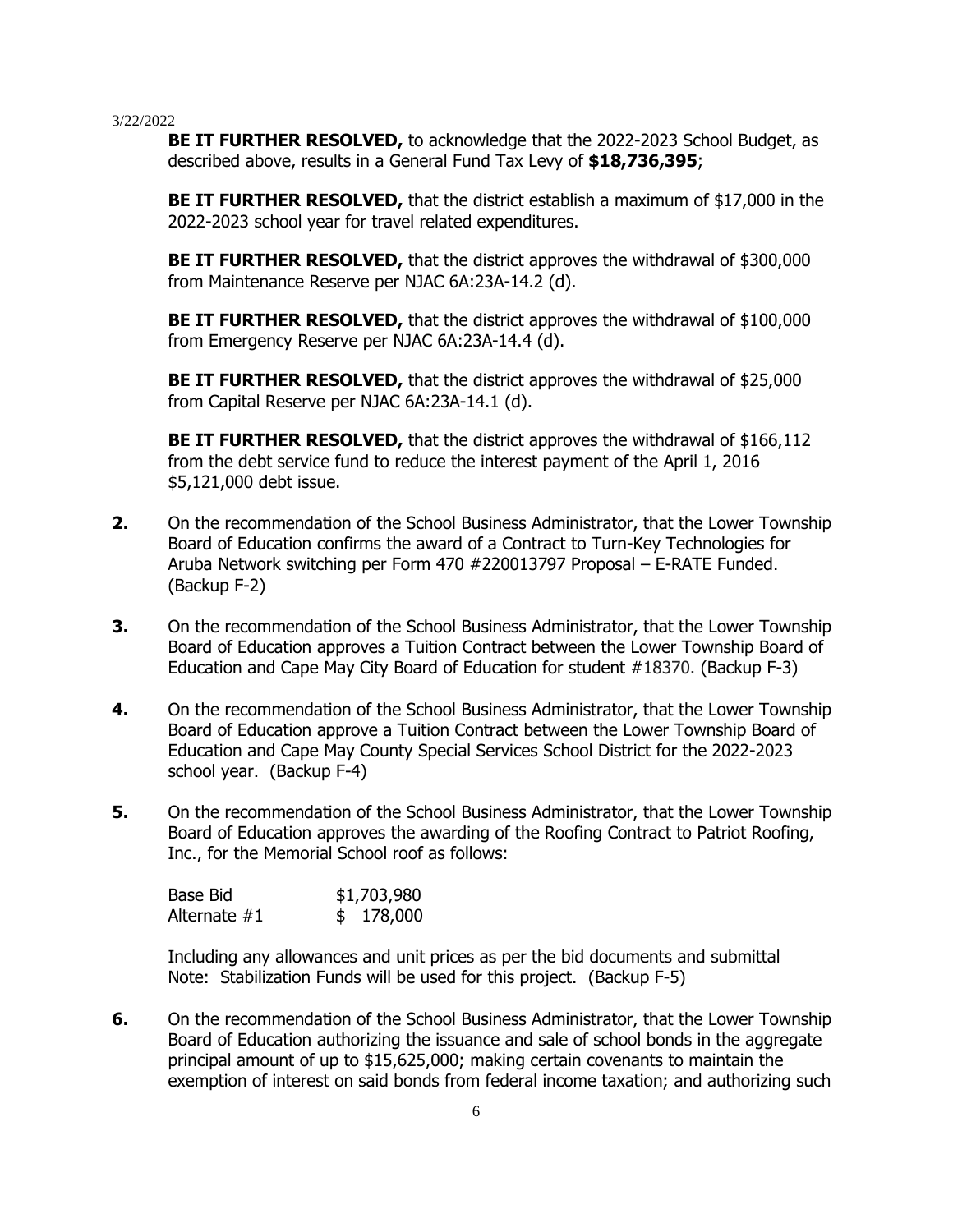determinations as may be necessary or appropriate to effect the issuance and sale of said bonds. (Backup F-6)

- **7.** On the recommendation of the School Business Administrator, that the Lower Township Board of Education approve the opening of a bank account to maintain the Bond Proceeds of May 1, 2022 and associated funds at Sturdy Bank and/or at NJARM.
- **8.** On the recommendation of the School Business Administrator, that the Lower Township approve the submittal of the 2022-2023 Preschool Budget. (Backup P-8)
- **9.** On the recommendation of the School Business Administrator, that the Annual Audit for the fiscal year ending June 30, 2021, is reviewed and accepted and the Recommendations and Corrective Action Plan be read into the public record: (Complete document distributed under separate cover)

# **FYE 6/30/2021 Annual School Audit Lower Twp. Schools Finding & Recommendations**:

- #1. Administrative Practices and Procedures None.
- #2. Financial Planning, Accounting and Reporting None.
- #3. School Purchasing Programs None.
- #4. School Food Service None.
- #5. Student Body Activities None.
- #6. Application for State School Aide None.
- #7. Pupil Transportation None.
- #8. Facilities and Capital Assets None.
- #9. Miscellaneous None.
- #10. Status of Prior Year Audit Findings/Recommendations None.

# **FYE 6/30/2021 Annual School Audit Lower Twp. Schools**

Findings: None. Recommendation: None. Corrective Action Plan: None.

# **MOTION ON CONSENT AGENDA ON ALL MOTIONS LISTED BELOW:**

**Routine Matters: R-1 to R-5 Personnel: P-1 to P-8 Harassment, Intimidation & Bullying: H-1 Legislative and Internal Policies: L-1 & L-2 Education: E-1 Finance and Insurance: F-1 to F-9**

**Motion: \_\_\_\_\_\_ Second: \_\_\_\_\_\_\_ Discussion:**

**Vote:** Monica DiVito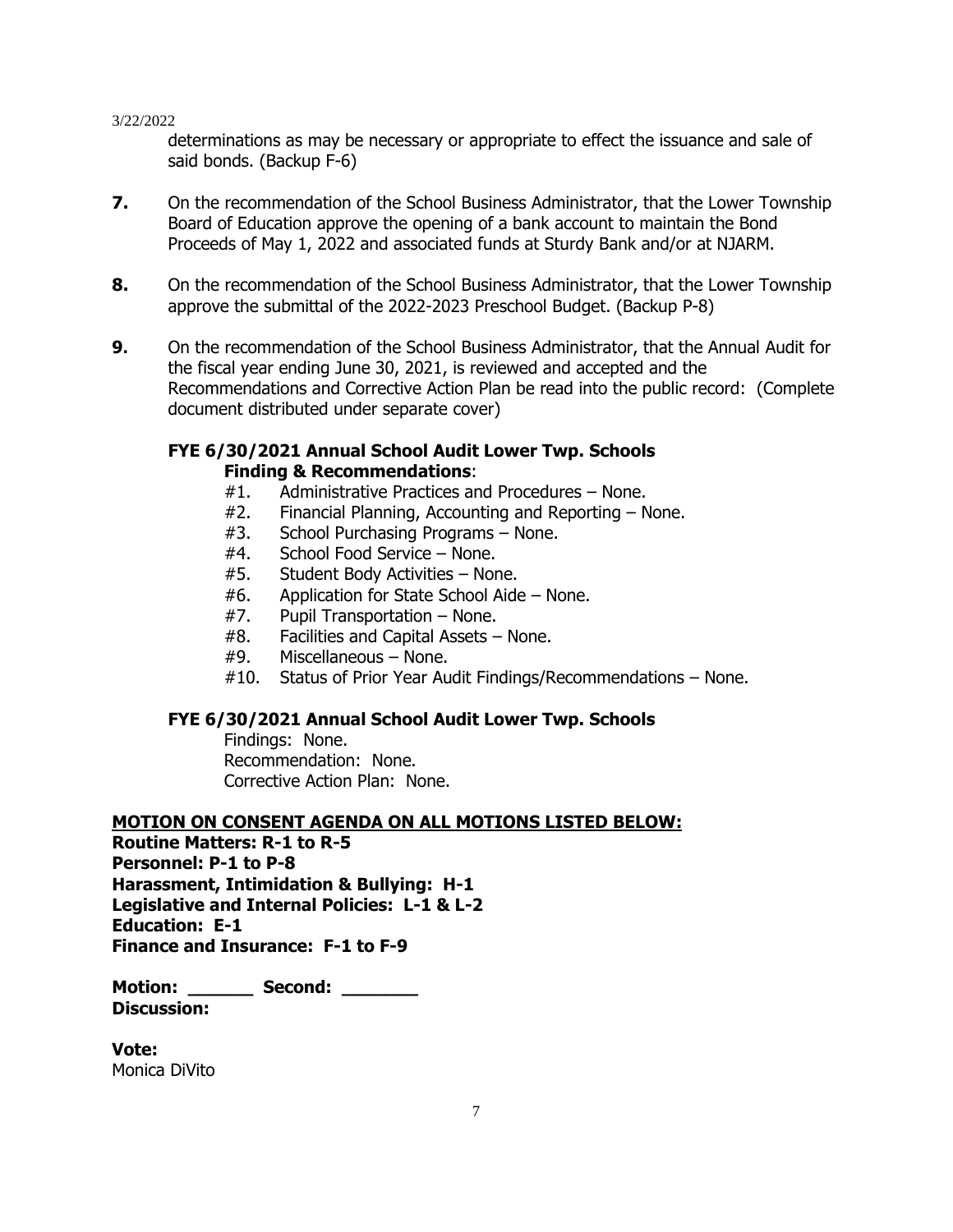3/22/2022 Nichole Koch Sally Yerk Lindsey Selby Patricia Smith Charles Utsch Joseph Thomas Michael Mader Gary Douglass

# **4} NON-CONSENT AGENDA:**

### **5} COMMITTEE REPORTS:**

Building and Grounds Committee – 2022 Lower Township Special School Election YES - 872 NO -2 78 Curriculum Committee: Finance Committee: Per budget introduction.

# **6} EXECUTIVE SESSION:**

**Motion: \_\_\_\_\_ Second: \_\_\_\_\_\_ Discussion:**

**Vote:**

Monica DiVito Nichole Koch Sally Yerk Lindsey Selby Patricia Smith Charles Utsch Joseph Thomas Michael Mader Gary Douglass

# **7} OLD/NEW BUSINESS:**

# **8} OPEN MEETING TO THE PUBLIC: (public comment rules as read above apply):**

#### **9} GOOD OF THE ORDER:**

- **A}** Next Board Meeting: April 26, 2022
- **B}** Fire Drills: 3/7/22 Mitnick School & Sandman School; 3/8/22 Maud Abrams School; 3/15/22 – Memorial School Emergency Drill: 3/24/22 – Lockdown Drill Bus Evacuations: Week of March 7, 2022 (Attached)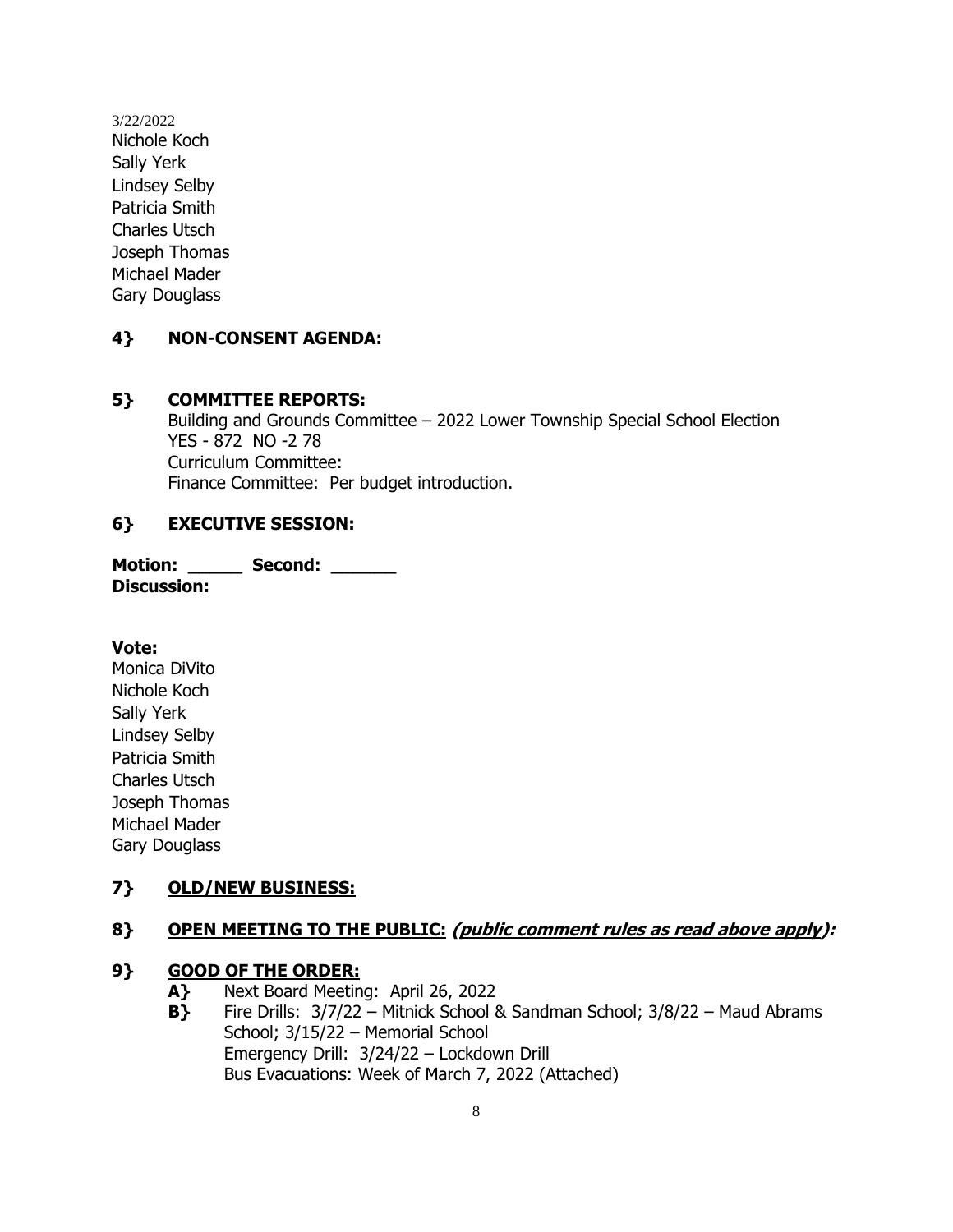### **10} ADJOURNMENT:**

#### **MOTION TO ADJOURN THE MEETING**

Motion: **Second:** Notion: **Discussion:**

**All in favor: \_\_\_\_\_\_\_\_\_ Time:\_\_\_\_**

F.Y.I.

- 1. Enrollment
- 2. Sandman School Reports
- 3. Maud Abrams School Reports
- 4. Mitnick School Reports
- 5. Memorial School Reports
- 6. Supervisor of Special Services Reports
- 7. Supervisor of Buildings & Grounds Reports
- 8. Supervisor of Transportation Reports
- 9. Supervisor of Food Service Reports
- 10. N/A
- 11. Supervisor of Curriculum & Instruction Report
- 12. Supervisor of Academic Achievement Report
- 13. Supervisor of Day Care Reports

#### **LOWER TOWNSHIP BOARD OF EDUCATION RESOLUTION AUTHORIZING EXECUTIVE SESSION**

**WHEREAS,** while the Sen. Byron M. Baer Open Public Meetings Act (N.J.S.A. 10:4-6 et seq.) requires all meetings of the Lower Township Board of Education to be held in public, N.J.S.A. 10:4-12(b) sets forth nine (9) types of matters that may lawfully be discussed in "Executive Session," i.e. without the public being permitted to attend, and

**WHEREAS,** the Lower Township Board of Education has determined that \_\_ \_ issues permitted by N.J.S.A. 10:4-12(b) to be discussed without the public in attendance shall be discussed during an Executive Session to be held on March 22, 2022 at \_\_\_\_\_\_P.M. and

**WHEREAS**, the nine (9) exceptions to public meetings set forth in N.J.S.A. 10:4-12(b) are listed below, and next to each exception is a box within which **the number** of issues to be privately discussed that fall within that exception shall be written, and after each exception is a space where additional information that will disclose as much information about the discussion as possible without undermining the purpose of the exception shall be written.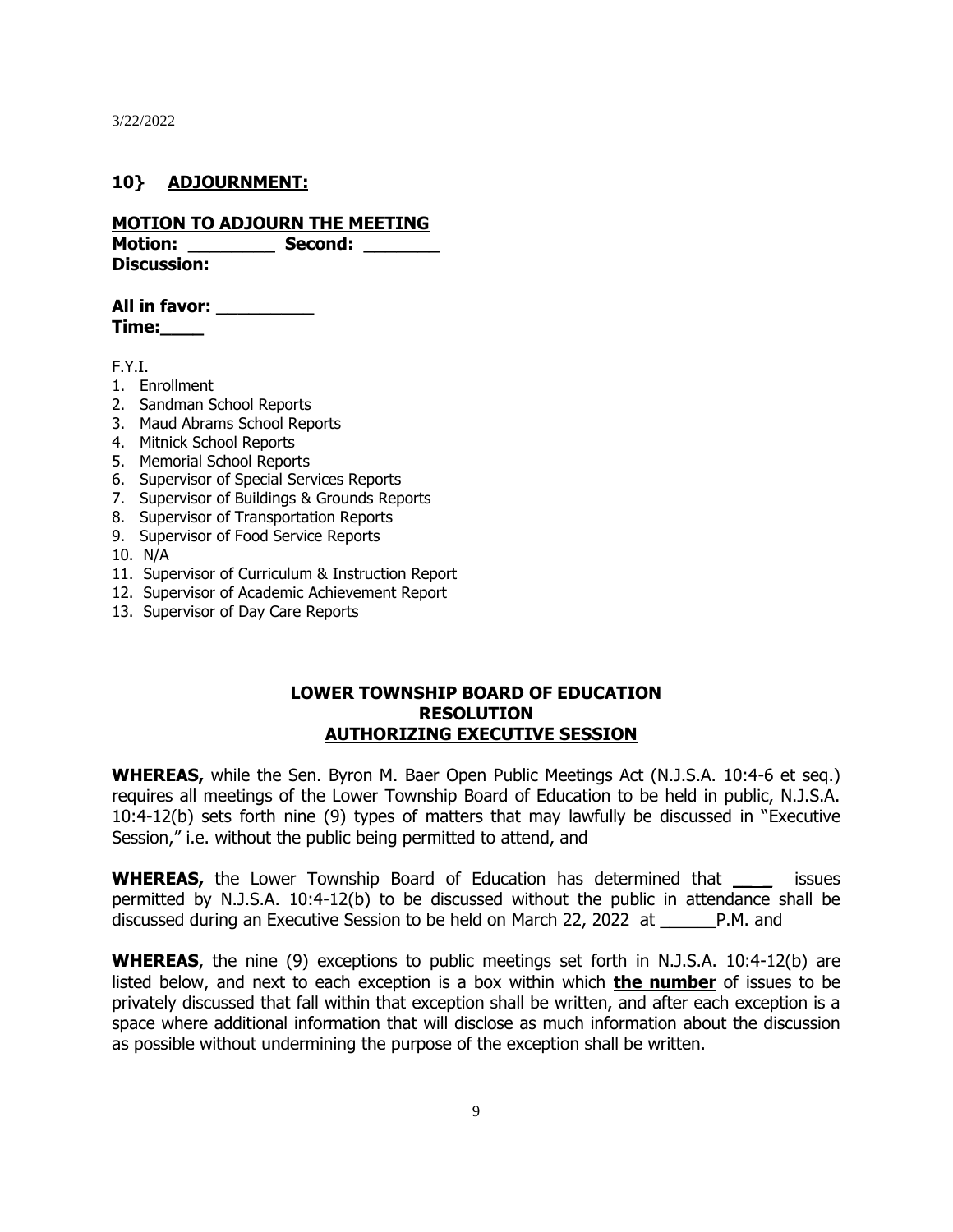

 **"(1) Any matter which, by express provision of Federal law, State statute or rule of court shall be rendered confidential or excluded from public discussion**." The nature of the matter, described as specifically as possible without undermining the need for confidentiality is



"(**2) Any matter in which the release of information would impair a right to receive funds from the federal government.**" The nature of the matter, described as specifically as possible without undermining the need for confidentiality is \_\_\_\_\_\_\_\_\_\_\_\_\_\_\_\_\_\_\_\_\_\_\_\_

 "**(3) Any material the disclosure of which constitutes an unwarranted invasion of individual privacy such as any records, data, reports, recommendations, or other personal material of any educational, training, social service, medical, health, custodial, child protection, rehabilitation, legal defense, welfare, housing, relocation, insurance and similar program or institution operated by a public body pertaining to any specific individual admitted to or served by such institution or program, including but not limited to information relative to the individual's personal and family circumstances, and any material pertaining to admission, discharge, treatment, progress or condition of any individual, unless the individual concerned (or, in the case of a minor or incompetent, his guardian) shall request in writing that the same be disclosed publicly.**" H.I.B. Maud Abrams #2 2021-2022

 "**(4) Any collective bargaining agreement, or the terms and conditions of which are proposed for inclusion in any collective bargaining agreement, including the negotiation of terms and conditions with employees or representatives of employees of the public body**"

\_\_\_\_\_\_\_\_\_\_\_\_\_\_

 "**(5) Any matter involving the purchase lease or acquisition of real property with public funds, the setting of bank rates or investment of public funds where it could adversely affect the public interest if discussion of such matters were disclosed**." The nature of the matter, described as specifically as possible without undermining the need for confidentiality is Personnel matters



 "**(6) Any tactics and techniques utilized in protecting the safety and property of the public provided that their disclosure could impair such protection. Any investigations of violations or possible violations of the law.**" The nature of the matter, described as specifically as possible without undermining the need for confidentiality is \_\_\_\_\_\_\_\_\_\_\_\_\_\_\_\_\_\_\_\_\_\_\_\_;

X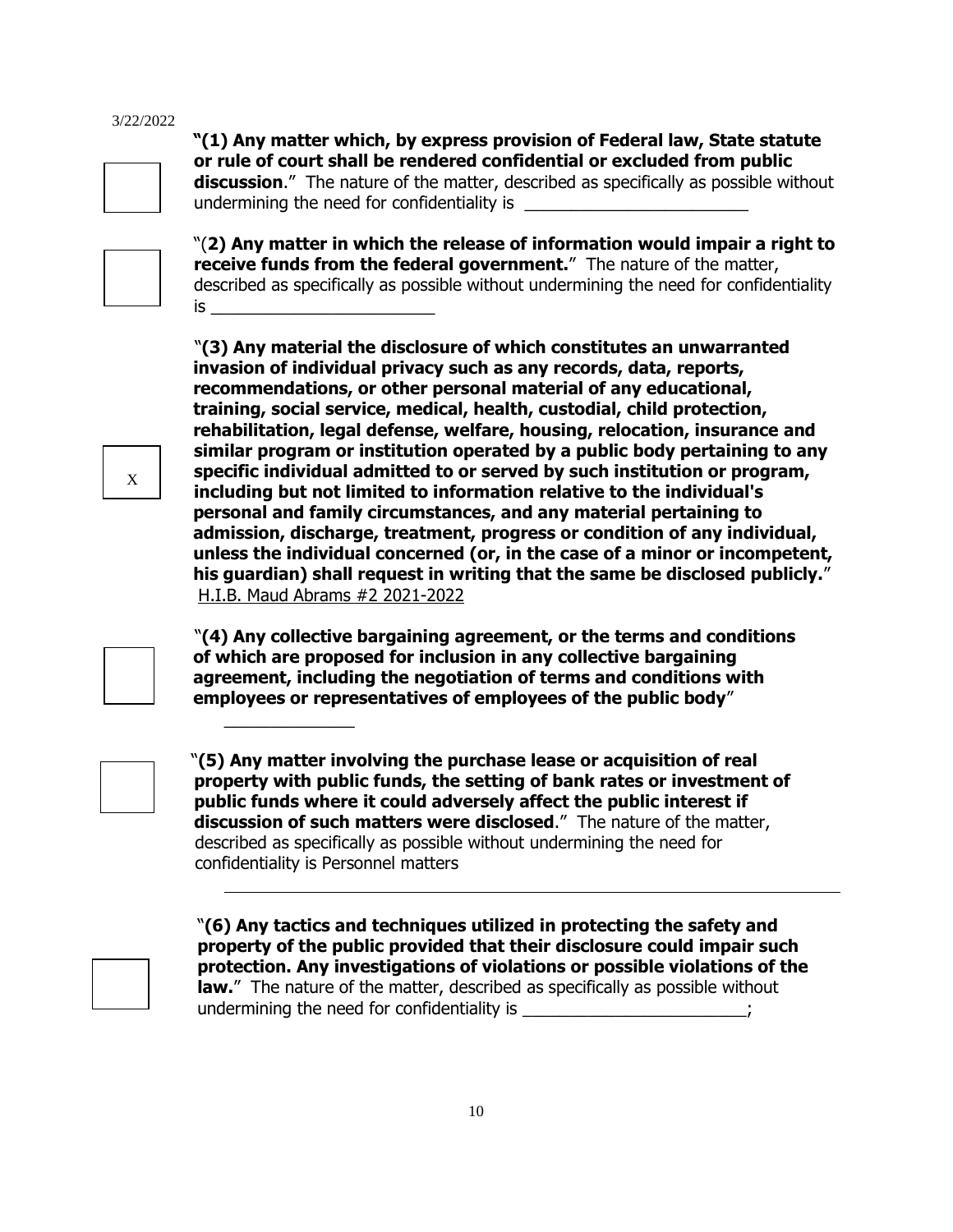X

 **"(7) Any pending or anticipated litigation or contract negotiation in which the public body is or may become a party. Any matters falling within the attorney-client privilege, to the extent that confidentiality is required in order for the attorney to exercise his ethical duties as a lawyer."** The parties to and docket numbers of each item of litigation and/or the parties to each contract discussed are and nature of the discussion, described as specifically as possible without undermining the need for confidentiality is:  $\qquad \qquad$  Employee #5284, #5548, 5356

 "**(8) Any matter involving the employment, appointment, termination of employment, terms and conditions of employment, evaluation of the performance, promotion or disciplining of any specific prospective public officer or employee or current public officer or employee employed or appointed by the public body, unless all individual employees or appointees whose rights could be adversely affected request in writing that such matter or matters be discussed at a public meeting**." Subject to the balancing of the public's interest and the employee's privacy rights under South Jersey Publishing Co. v. New Jersey Expressway Authority, 124 N.J. 478, the employee(s) and nature of the discussion, described as specifically as possible without undermining the need for confidentiality:

 "**(9) Any deliberation of a public body occurring after a public hearing that may result in the imposition of a specific civil penalty upon the responding party or the suspension or loss of a license or permit belonging to the responding party as a result of an act of omission for which the responding party bears responsibility.**" The nature of the matter, described as specifically as possible without undermining the need for confidentiality is

\_\_\_\_\_\_\_\_\_\_\_\_\_\_\_\_\_\_\_\_\_\_\_\_\_\_\_\_\_\_\_\_\_\_\_\_\_\_\_\_\_\_\_\_\_\_\_\_\_\_\_\_\_\_\_\_\_\_\_\_\_\_\_

**WHEREAS,** the length of the Executive Session is estimated to be \_\_\_\_ minutes after which the public meeting of the Board shall reconvene and proceed with business.

 $\frac{1}{2}$  ,  $\frac{1}{2}$  ,  $\frac{1}{2}$  ,  $\frac{1}{2}$  ,  $\frac{1}{2}$  ,  $\frac{1}{2}$  ,  $\frac{1}{2}$  ,  $\frac{1}{2}$  ,  $\frac{1}{2}$  ,  $\frac{1}{2}$  ,  $\frac{1}{2}$  ,  $\frac{1}{2}$  ,  $\frac{1}{2}$  ,  $\frac{1}{2}$  ,  $\frac{1}{2}$  ,  $\frac{1}{2}$  ,  $\frac{1}{2}$  ,  $\frac{1}{2}$  ,  $\frac{1$ 

 $\mathcal{L}_\text{max}$  , and the set of the set of the set of the set of the set of the set of the set of the set of the set of the set of the set of the set of the set of the set of the set of the set of the set of the set of the

**NOW, THEREFORE, BE IT RESOLVED** that the Lower Township Board of Education will go into Executive Session for **only** the above stated reasons;

**BE IT FURTHER RESOLVED** that the Board hereby declares that its discussion of the aforementioned subject(s) will be made public at a time when the public's interest in disclosure is greater than any privacy or governmental interest being protected from disclosure. For each of the above items, the estimated date by which such disclosure can be made and/or the occurrence that needs to take place before disclosure can be made are listed below (attach separate sheet if necessary)